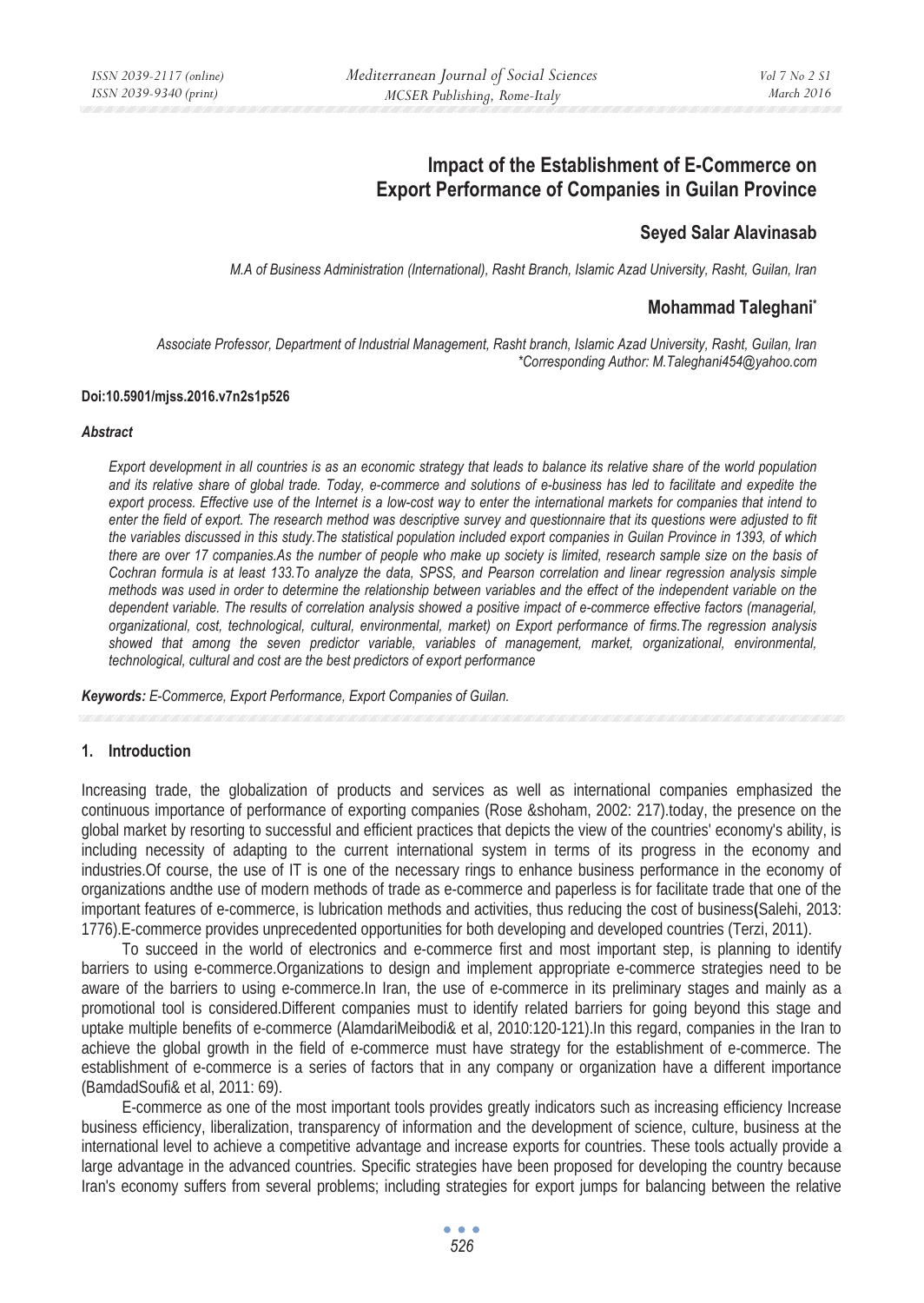| ISSN 2039-2117 (online) | Mediterranean Journal of Social Sciences | Vol 7 No 2 S1 |
|-------------------------|------------------------------------------|---------------|
| ISSN 2039-9340 (print)  | MCSER Publishing, Rome-Italy             | March 2016    |

share of the world's population and its relative share of global trade and e-commerce is one of the tools in this context that can help countries and companies. According to the above mentioned, e-commerce should be seen as a serious issue in the country and companies (Hashemi, 2010: 174). Investment is a key variable which has an interactive relationship with many economic variables like industry growth. Governments provide conditions for attraction and direction of investment via appropriate incentives. Governments approve regulations for supporting investors. Managers must have special features and competencies and long experiences and socio-communicational skills. We must start from targets in order to have effective management and managers must rely firstly on their resources and especially workforce (Rahnama et al., 2011).

Given the importance of e-commerce and realize the benefits of its application by the authorities, present study wants to measure the role of the affecting factors on the establishment and application of e-commerce on export performance in companies of Gilan province.

## **2. Literature Review**

E-commerce has defined as sales through the Internet (KhodadadHoseini& et al, 2009). E-commerce is a process that provide sell or buy goods and services using methods designed via computer networks (Yapar, Bayrakdar, &Yapar, 2015). A wide range of factors that can affect the successful implementation of e-commerce can be seen in the literature. For example, in a study in Korea factors affecting the deployment of e-commerce were divided into four main factors institutional factors, market factors, environmental factors and technology factors. In another study in Jordan under the heading "Factors Affecting Adoption of e-commerce" in SMES, effective factors have divided in the external environment factors, organizational factors and technology factors. According to Lefboreh and colleagues (1991) four categories of the following factors are effective in the use of electronic commerce: characteristics of the company, competitiveness and strategies of enterprise management, the effectiveness of internal and external departments of organization in decidesmaking to applying technology features. Rashid and Karim have divided the factors influencing the use of e-commerce on organizational factors, technology factors, personal factors and environmental factor.

After reviewing existing related research and identify appropriate variables must be established the network of relationships between variables, so that related hypotheses will create and then test.Therefore the conceptual model of research is as follows:



**Figure 1:** TheConceptual Model (Mohammadi far, 2011; Nataghi&Nasrabadi, 2014)

## *2.1 Export performance*

Export performance of the company, the degree or measure that a company has achieved its export goals, that these measures include sales, profits from exports, sales growth and entry into new market (A.k.shamsuddoha, 2006, P.93).Walker and Robert (1987) suggested that the relationship and the importance of performance dimensions among various stakeholders (investors, employees, customers) is differentAnd depends to focus on short-term or long-term period. Researchers have highlighted three main dimensions of performance. First, it is the effectiveness in the field of product and business plans for the competitors.Markers such as sales growth could demonstrate effectiveness.The second dimension is efficiency that focuses on business output rather than its input. Profitability is a key indicator that shows the dimension.The third dimension is the ability to adapt. This means that how businesses respond to changing conditions and opportunities in the environment.Export marketing literature review showed that the export performance studying is divided on the two major types:Exporters and non-exporters.The most common financial measures include: the level of export sales, export intensity and profitability of exports. Multiple measures are more preferred because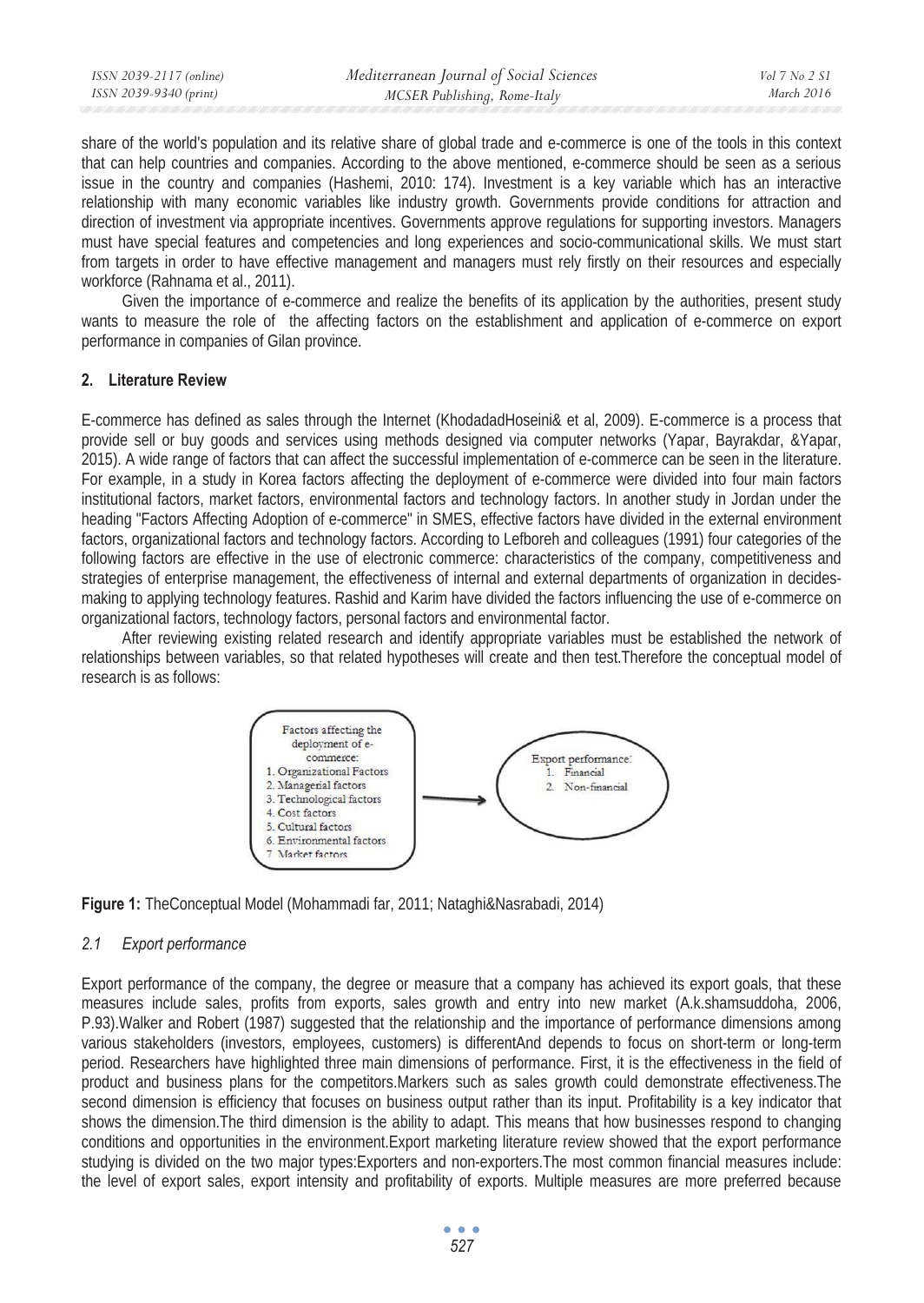providing more complete picture of performance and show different aspects of the performance that each of these aspects may be influenced by the specific characteristics of the firm (Moshbeki&Khademi, 2012: 100-101). Marketing scholars and practitioners can interpret these results as helping to justify expenditures on brand and customer related marketing activities that create such long-term brand relationships with their consumers. (Taleghani et al., 2011)

## *2.2 E-commerce*

Ecommerce is a business that is guided through electronic means and may contain a range of produce and information services to sell or buy products.Business tools generally include internet and global communication networks (Kulatunga, 2008, p.28).

- Organizational factors: Organizational factors in Ecommerce research defined as organizational readiness.Organizational factors that affect the establishment of e-commerce in this study are as follows: an appropriate structure for the information technology, the multiplicity of centers of decision-making, coordination between different parts of organization, the appropriateness of current practices and the impact of excessive moving of managers (Mohammadifar, 2011, P.9).
- Management factors: These factors related to management policies and their good choice in the implementation of operational projects at different times.These factors ultimately implemented from senior executives to operational managers.Management factors that affect the establishment of e-commerce in this study are: transparency in policy-making, strategic management and long-term planning and management commitment, management approach in the field of risk and risk cost and IT management (Mohammadifar, 2011, P.10).
- Technological factors:The factors that finally is related to engineering components that the factors that are a subset of manufacturing techniques and that is why they are in the group of factors such as the hardware and software applications. As well as aspects related to telecommunications infrastructure, encompasses extensive software and hardware facilities, security in telecommunications networks, experts' technical knowledge, customers' awareness of the e-commerce on establishment of the e-commerce on industry (Mohammadifar, 2011, P.10).
- Cost factors: These agents are the various costs needed to implement and improve e-commerce and these factors play a decisive role in the development and integration of Ecommerce with respect to costs. Factors such as the cost of investment in the field of telecommunications, the cost of developing and updating, and the cost of designing and connect to the Web, are among the cost factors of establishment of e-commerce that is examined in this study (Mohammadifar, 2011, P.11).
- Environmental factors:environmental factors divided into two parts :Direct and indirect ,Direct environmental factors is including business, competition, physical distribution units and customers and indirect environmental factors is including economic, social and cultural, political, legal and demographic(Mohammadifar, 2011, P.11).
- Market factors: market factors on the establishment of e-commerce that examine in this study, include: the number of competitors in the industry, quickly imitated by competitors of new goods and services, the speed of reaction of competitors to the company strategies and activities, trying competitors for increase its market share, the use of new technologies by competitors, the volume of customer feedback, customer loyalty(Mohammadifar, 2011, P.11).

## **3. Previous Research**

Gregory and et al (2007) conducted the research as stimulus effects of e-commerce on export marketing strategy.This study identified the basic dimensions of e-commerceand available export marketing theory expanded through combining e-commerce stimulus with strategy-environment relationship.Stimulus of internal and external e-commerce as a foreground of export marketing strategy and also intermediaries of the relationship between environmental factors and export marketing strategy were placed conceptualization and theoretical argument. The empirical the results of research support the theory of developed export marketing strategy and prove thatwith focusing on Stimulus effects of on export marketing strategy, exporters can understand better how to use e-commerce to increase their export performance of a company.

Javalgi and Ramsey (2001) in his study entitled "Strategic issues of electronic commerce", have been studied factors affecting the growth of e-commerce.E-commerce was one of the wide applications Internet and its growth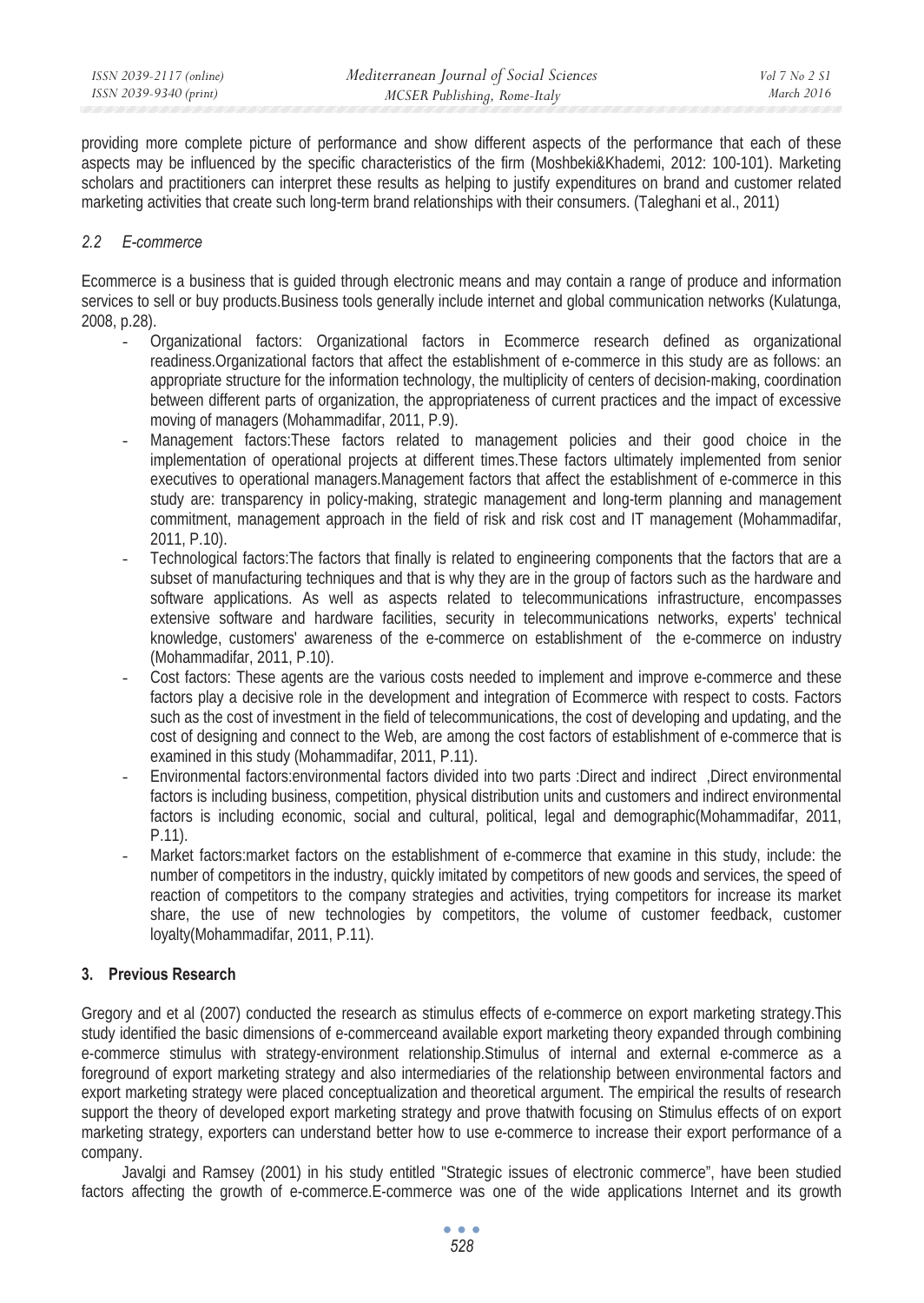depends on infrastructure such as information and communications technology, social, and cultural, business and legal and governmental.The lack of any of this infrastructure can be considered an important obstacle in the implementation of e-commerce.The above infrastructures are essential to support the growth of e-commerce and utilizing of e-business strategic interests.

Nasrabadi and Nateghi (2014) did Research entitled the effects of e-commerce on development export of rose water and essential oil.This study aims to identify structural barriers of exports rose water and essential oil to the United Arab Emirates.The populationis consisted 77 persons of administrators of export companies in Kashan.Questionnaire is a kind of self-made.This study also attempts to identify the barriers to e-commerce in export of rose water extract and essential oil with using a five-point Likert scale as an indicator.There are three factors associated with the proposed model.Barriers to e-commerce export of rose water and export of rose water was determined in the following order of priority: 1- Problems and obstacles related to information infrastructure, 2- problems related to Legal, Legal problems related to, legal and security infrastructure, of infrastructure,3- Educational problems, behavioral and cultural infrastructure.

Hashemi (2010) did research entitled effect of e-commerce on the export of oil, gas and petrochemical. In this research were studied the effect of the application of e-commerce on the export of products, oil, gas and petrochemical industries and are presented conclusions and recommendations. In the study by reviewing research literature is discussed to explain the subject matter and methodology. For conducting this research used a field method that is supported by the library.The sample consisted member firms of Exporters Association products of oil, gas and petrochemicals.According to the results of research to active public policymakers in the field of export and also active managers in export recommended thatFurther to the e-commerce to develop exporting, have the necessary attention its export policy formulation.

Babagoli and et al (2009) in a study entitled "Challenges and strategies for development of e-commerce in Iran",discussedabout the requirements of e-commerce, barriers and it's extend in Iran and the establishment of ecommerce in the country are known to cause the gap between rich and poor and have emphasized on the necessity of quickly providing the technological platform in order to prevent serious damage to the economic, cultural and political structure of society.As well as because of political problems and economic sanctions have considered the necessity of making culture and providing internal context for the development of e-commerce in the inside of country.

## **4. Research Hypothesis**

The main hypothesis of the research: the establishment of Ecommerce has an impact on export performance of companies.

- 1- The organizational factors of E-commerce have an impact on export performance of companies.
- 2- The management factors of E-commerce have an impact on export performance of companies.
- 3- The technological factors of E-commerce have an impact on export performance of companies.
- 4- The cost factors of E-commerce have an impact on export performance of companies.
- 5- The cultural factors of E-commerce have an impact on export performance of companies.
- 6- The environmental factors of E-commerce have an impact on export performance of companies.
- 7- The market factors of E-commerce have an impact on export performance of companies.

## **5. Research Methodology**

Since the purpose of the research is the development of practical knowledge in the field of e-commerce development and these help managers to reach deeper insight when they are improving export performance, the present study in terms of purpose is functional.Also this study in terms of nature and methods of data collection is descriptive and causal.In this research, library study and field (through a questionnaire) method were used for data collection. In this study, to analyze the data from the questionnaire, descriptive statistics such as frequency, percentage and histogram are usedand each variable is described in the tables and indices.Then, on the inferential statistics, to assess and explain the relationship between independent and dependent variables and generalization of the results of the sample to population, Regression analysis method and test the relevant coefficients will be used by SPSS software.

The study population consisted of managers and employees of export companies in Gilan somehow are linked to the concepts of Ecommerce in 1393 of which there are over 17 companies.After the survey, total population of 203 was estimated.In this study, the sample size is calculated using the Cochranformula and questionnaires are randomly distributed among the sample.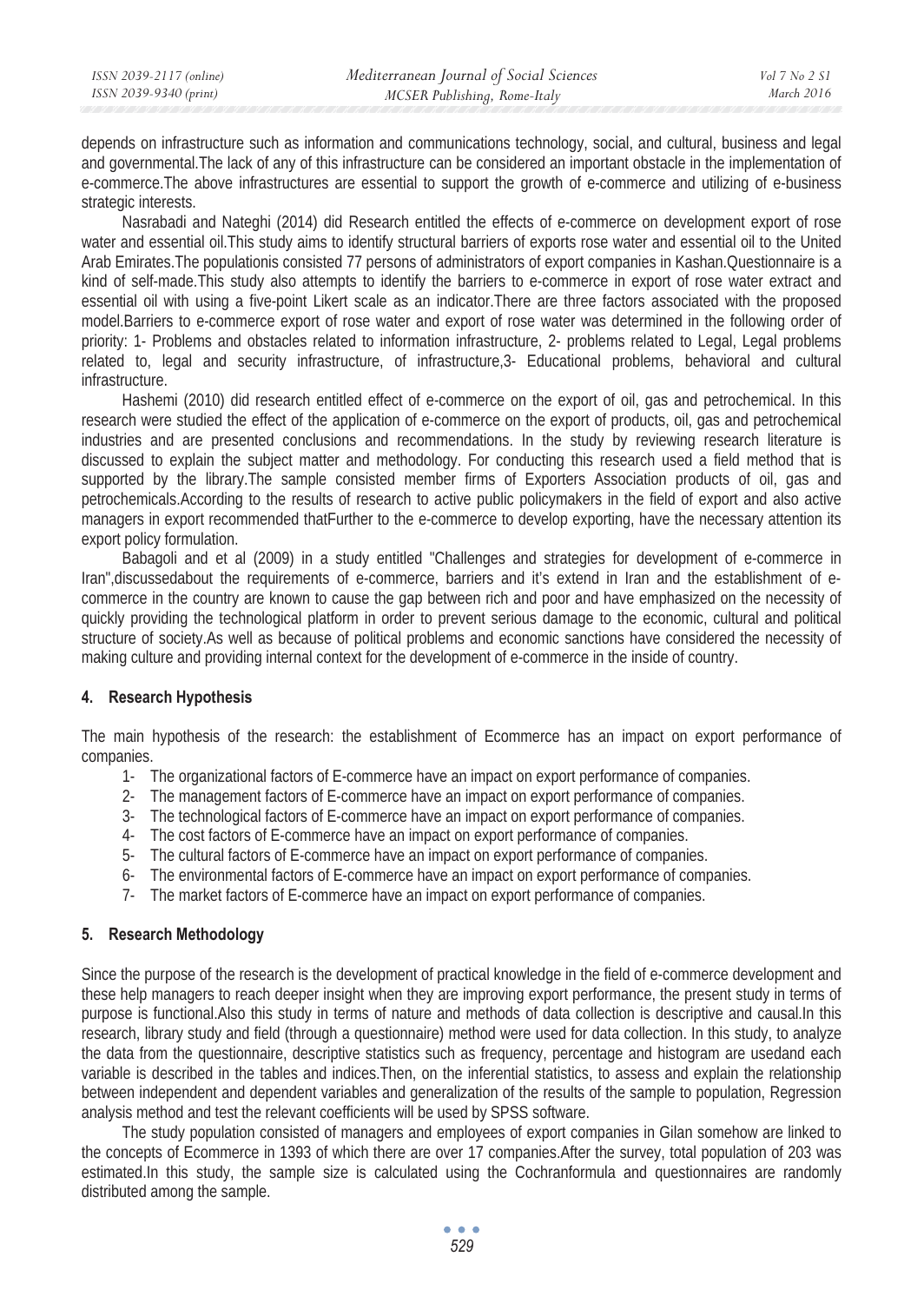Cochran test statistic is calculated using the following equation:  $N = \frac{N(Z_{a/2})^2 p_q}{n}$  $203 \times (1.96)^2 \times 0.25$ 

$$
V = \frac{N(2a/2)}{(N-1)D^2 + PQ(Z_{a/2})^2} = \frac{203 \times (1.96) \times 0.25}{202 \times (0.05)^2 + 0.25 \times (1.96)^2} = 133
$$

## **6. Statistical Analysis and Hypothesis Testing**

## *6.1 Descriptive analysis of research data*

## **Table 1.** Descriptive statistics for variables

| Variable                     | <b>Number</b> | <b>Minimum</b> | <b>Maximum</b> | Average | <b>Standard deviation</b> | Variance |
|------------------------------|---------------|----------------|----------------|---------|---------------------------|----------|
| Organizational factors       | 141           |                |                | 4.22    | .521                      | .271     |
| Management factors           | 141           |                | h              | 4.30    | .356                      | .127     |
| Technological factors        | 141           |                |                | 4.17    | .346                      | .120     |
| Cost factors                 | 141           |                |                | 3.89    | .510                      | .260     |
| <b>Cultural factors</b>      | 141           |                |                | 3.18    | .363                      | .132     |
| <b>Environmental factors</b> | 141           |                | 5              | 3.80    | .382                      | .146     |
| Market factors               |               |                |                | 3.069   | .307                      | .094     |
| Export performance           | 141           |                |                | 4.22    | .416                      | .173     |

As seen in the table above average for variable of export performance is 4.22 with a standard deviation of 0.416.Also among components of the variable of Ecommerce, the highest average, related to component of management factors with amount of 4.30 with a standard deviation of 0.356and lowest mean, related to components of the market factorswith amount of 3.069with a standard deviation of 0.094.

## *6.2 Deductive analysis of research data*

The main hypothesis of the research: the establishment of Ecommerce has an impact on export performance of companies.

**Table 2:** The correlation between the establishment of Ecommerce and export performance

| Statistics Indicators<br>Variables      | <b>Correlation Coefficient</b> | <b>The Significance Level</b> |
|-----------------------------------------|--------------------------------|-------------------------------|
| E-commerce<br><b>Export performance</b> | ** 763                         | .000                          |

According to the table, the amount of significant level is less than five hundredths.For this reason, with 95% confidence, the hypothesis is confirmed and this is a significant relationship. Also on the table can say that the correlation between establishment of Ecommerce and export performance is 763/0 percentthat represents a direct and positive relationship between the two variables.

## **Table 3:** The coefficient between the variable

| <b>Statistics Indicators</b><br><b>Variables</b>           | <b>Correlation</b><br><b>Coefficient</b> | The Coefficient of<br><b>Determination</b> | <b>Adjusted Coefficient of</b><br><b>Determination</b> | <b>The Estimated</b><br><b>Standard Deviation</b> | <b>The Significance</b><br>Level |
|------------------------------------------------------------|------------------------------------------|--------------------------------------------|--------------------------------------------------------|---------------------------------------------------|----------------------------------|
| <b>Organizational factors</b><br><b>Export performance</b> | .413                                     | .171                                       | .165                                                   | .380                                              | .000                             |
| <b>Management factors</b><br><b>Export performance</b>     | .547                                     | .299                                       | .294                                                   | .349                                              | .000                             |
| <b>Technological factors</b><br><b>Export performance</b>  | .938                                     | .158                                       | .152                                                   | .383                                              | .000                             |
| <b>Cost factors</b><br><b>Export performance</b>           | .251                                     | .063                                       | .56                                                    | .404                                              | .000.                            |
| <b>Cultural factors</b><br><b>Export performance</b>       | .326                                     | .106                                       | .100                                                   | .394                                              | .000                             |
| <b>Environmental factors</b>                               | .402                                     | .162                                       | .156                                                   | .382                                              | .000                             |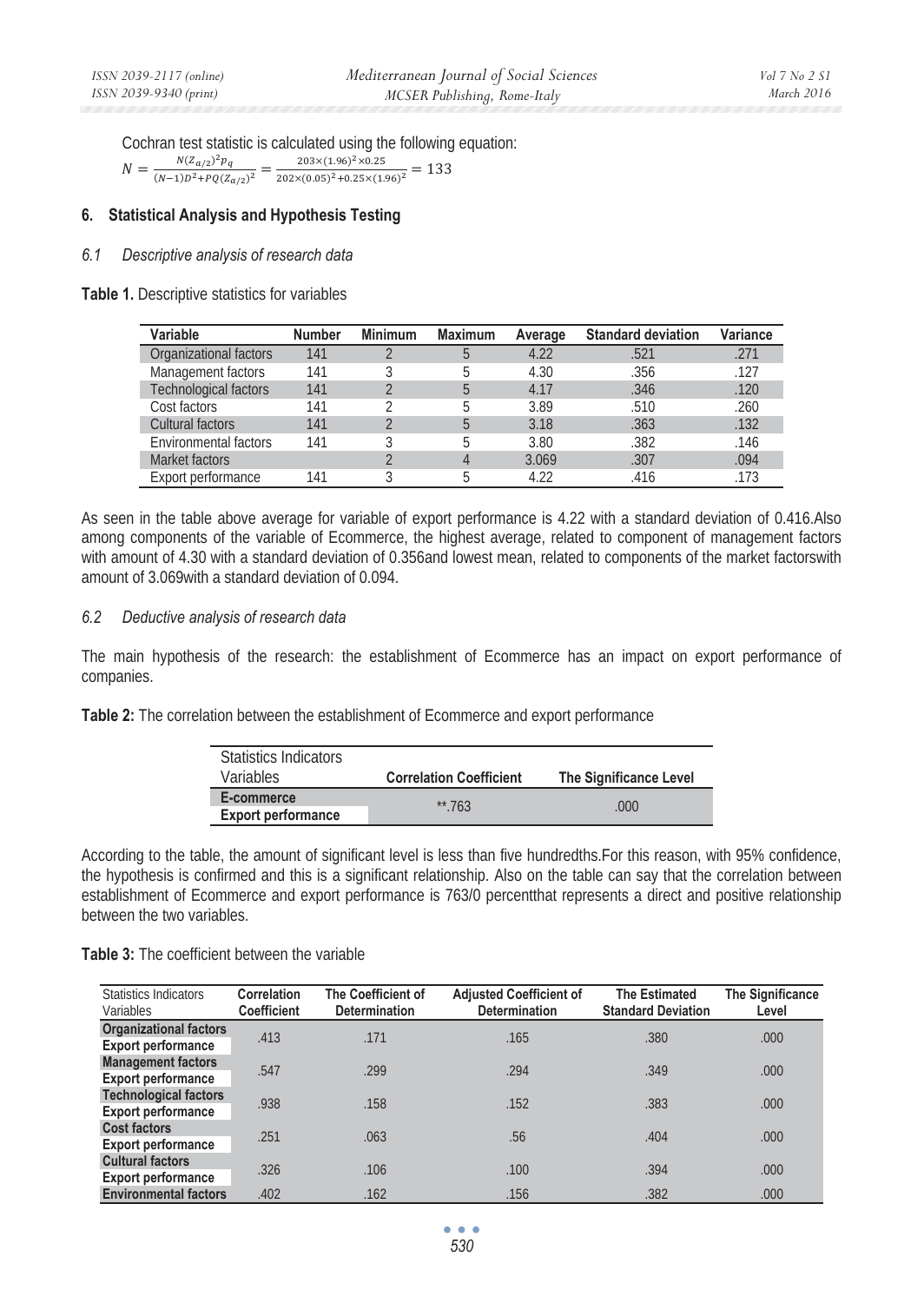| ISSN 2039-2117 (online) | Mediterranean Journal of Social Sciences | Vol 7 No 2 S1 |
|-------------------------|------------------------------------------|---------------|
| ISSN 2039-9340 (print)  | MCSER Publishing, Rome-Italy             | March 2016    |
|                         |                                          |               |

| <b>Export performance</b> |           |      |      |         |     |
|---------------------------|-----------|------|------|---------|-----|
| <b>Market factors</b>     | $-\alpha$ | .282 |      | つにつ     | 000 |
| <b>Export performance</b> | ו טט.     |      | $-1$ | . J J J |     |

Based on the results of Pearson's correlation coefficient and since the amount of sig = 0.000 <0.05 is,and then amount of test statistic in all hypotheses are placed in the H1 area.For this reason with 95% confidence H0 is rejected and H1 hypothesis is confirmed.So sub-research hypothesis are confirmed based on the effect of factors for establishment of Ecommercesuch as organizational, managerial, technological, cost, cultural, environmental and market factors on export performance.

## **7. Conclusions and Findings**

Nowadays export will be considered as a constructive role and infrastructure in the development of domestic production and employment opportunities in the community.The success of a company in export can be assessed with its export performance.Hence Pundits of export marketing believe that "the identification of determinant factors of export performance" in order to increase export performance and achieve its desired level is a critical issue for companies in today's competitive market.On the other hand Acquaintance of these companies with the capabilities and benefits of the factors affecting on e-commerce and its techniques and methods how to use them can overcome some of the problems of export and will increase the effectiveness of activities of export performance.With this reasoning using various methods of e-commerce is essential to help export developing of export companies.Therefore this study took place to assess the impact of factors affecting on the deployment of e-commerce on the performance of export companies in Gilan province.And its achievement with the results of the research of researchers such as Nasr Abadi and Nateghi (2014), Norouzi and et al (2010), Gregory and et al. (2007), Hashemi (2010), Hosseini and et al (2008) are aligned.The mentioned researchers also emphasized that the factors affecting the deployment of e-commerce have a positive impact on export performance of companies.Also in other conducted researches at inside and outside of the country are largely witnesses matching the results from this study and other studies.Thus it can be stated that the independent variables have reasonable and significant explanation effect on the dependent variable.

## **8. Functional Suggestions**

- The development of infrastructure and communication network and telecommunications and computer of companies
- Use of appropriate software to create secure systems and networks
- Providing tax breaks to internet exchanges in export companies
- Providing technical and management consultations and financial support, including loans without interest for the development of e-business infrastructure by the Ministry of Industry to the applicant companies applying ecommerce
- The design of a long-term plan to change the behavioral patterns and cultural of people in the field of business because these patterns of behavior is a time consuming working and long-term and cannot be dealt sectional with it.
- Pay attention to local culture of company and political and economic and the cultural issues that is unique to Iran and providing scientific and practical strategies by the academic community which is supposed development of e-commerce according to the native model also may be effective in the development of ecommerce.
- Greater use of e-commerce applications such as electronic sales systems B2B that covers operations of ordering raw material, transportation, processing and selling.

## **9. Suggestions for Future Research**

- Conducting research of mixed method to measure all qualitative and quantitative variables in the applied model in this research.
- The effect of the establishment of e-government in facilitating the implementation of e-commerce
- The role of e-commerce in facilitating customs registering of country
- Compare the performance of companies that use e-commerce with companies that do not benefit from this system.